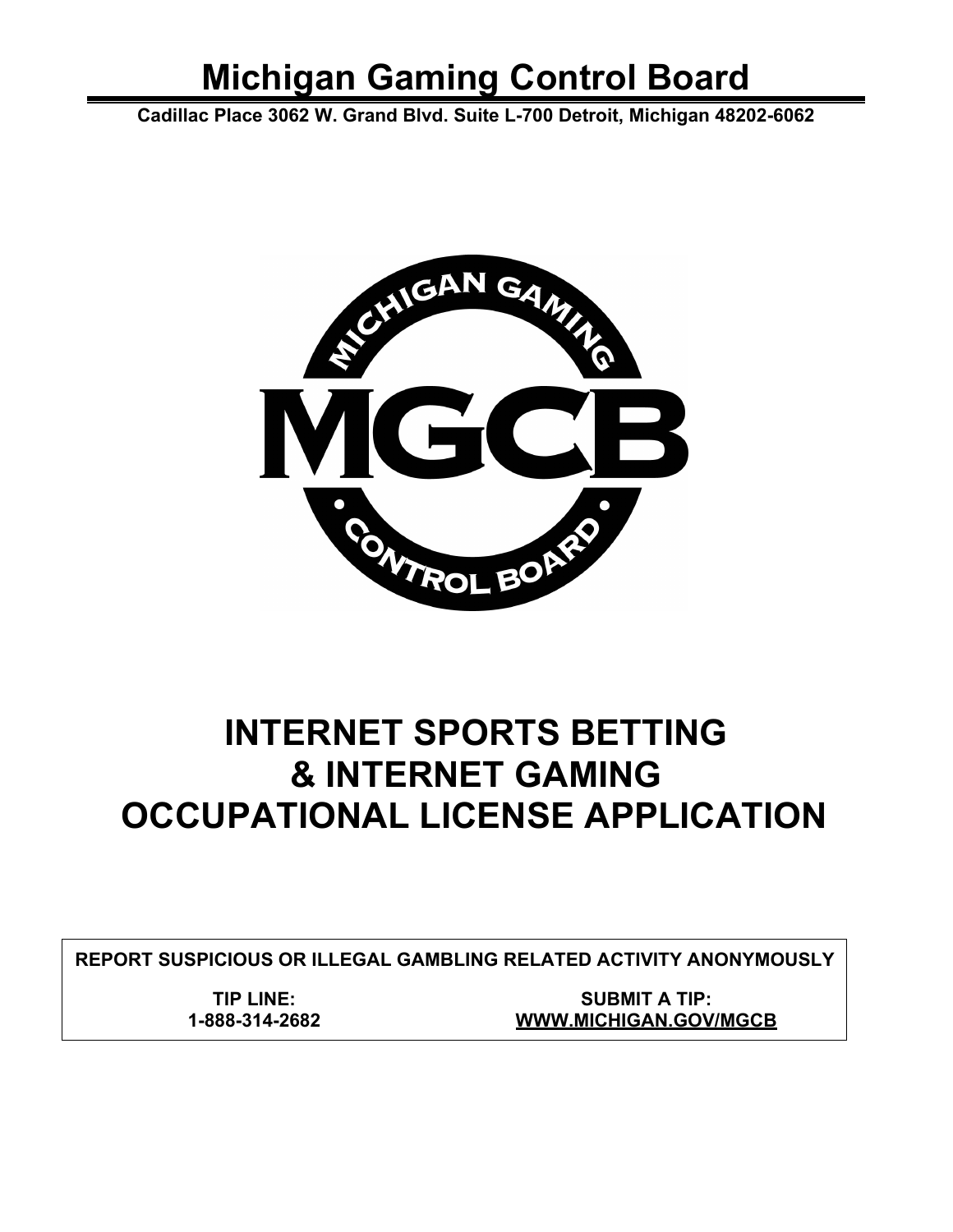This form is authorized under Lawful Sports Betting Act and Lawful Internet Gaming Act. Failure to provide information could result in rejection of or delay in the processing of this application.

The Board will not process an application for an occupational license unless the application includes a **written statement from an operator or supplier licensee that states the applicant has been hired or will be hired upon receiving an occupational license**.

Respond to all the questions to the best of your knowledge. **Any misrepresentation or omission is grounds for license denial**.

#### **A. APPLICATION FEE**

The applicant is responsible for the payment of all fees required under these Acts. **The fee applies to occupational license applicants**. This application along with a \$250.00 application fee must be filed with the Michigan Gaming Control Board, Cadillac Place 3062 West Grand Blvd. Suite L-700 Detroit, MI 48202. All payments must be by cashier's check, certified check, company check, or money order, and made payable to the "State of Michigan". **DO NOT SEND CASH**. The fee is non- refundable.

Upon the Board's decision to grant a two-year occupational license, a letter will be mailed requesting an additional fee of \$250 which is the license fee.

#### **B. FORMS AND DOCUMENTS**

The applicant shall provide all information, documents, materials, and certifications at the applicant's sole expense. The applicant must submit an application and all required attachments.

Submit **COPIES** of the following documents with your application:

- **(1)** Your **birth certificate, passport, naturalization papers or alien registration card**
- **(2)** Your **Social Security Card** or **equivalent.**
- **(3) Picture identification** (driver's license, state, or military ID)
- **(4)** A **written statement** from an operator, or supplier licensee that you have been hired, or will be hired upon receiving an occupational license.

The Board will take your photograph and fingerprints during the application process.

**Note:** The Board, in its discretion, may hereafter require the applicant to furnish additional information or complete and submit additional forms.

#### **C. APPLICATION WITHDRAWAL**

In the event you fail to provide information, documents, and materials required by Board in connection with this application within **60 days** of the Board's request, the application shall, without further notice, be deemed to have been voluntarily withdrawn as of that date and no further action will be taken in connection with the application. The Board will notify the applicant's employer of the application withdrawal, its effective date, and the expiration of any temporary license. The Board, in its discretion, may reinstate the application upon good cause shown.

**When completing this application, you may require additional space. If so, please use a separate sheet of 8½ x 11 paper to complete your answer. Be sure to indicate on the separate sheet which question you are answering.**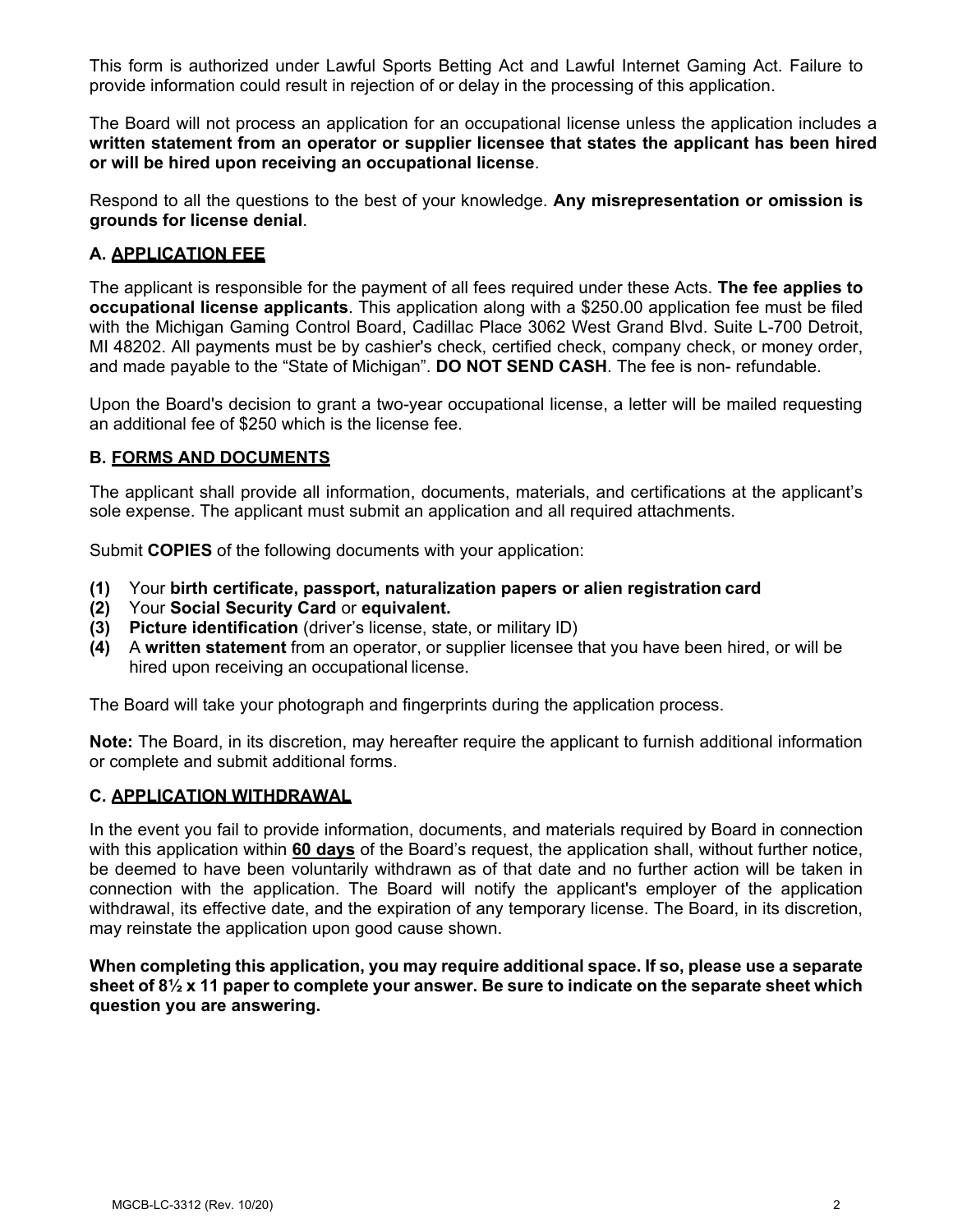| <b>Occupational License Application</b>                                                                     |                                       |                       | <b>CHECK: Internet Sports Betting</b>       |                               | Internet Gaming              |          |
|-------------------------------------------------------------------------------------------------------------|---------------------------------------|-----------------------|---------------------------------------------|-------------------------------|------------------------------|----------|
| <b>Last Name</b>                                                                                            |                                       | <b>First Name</b>     |                                             |                               | <b>Middle Name</b>           |          |
| Maiden Name, Alias, Nicknames, Other Name Changes - Legal or Otherwise                                      |                                       |                       | Occupation<br><b>Primary Telephone</b>      |                               |                              |          |
|                                                                                                             |                                       |                       |                                             |                               | <b>Alternative Telephone</b> |          |
| <b>Primary Email</b>                                                                                        |                                       |                       |                                             |                               |                              |          |
| <b>Present Residence Address (Street)</b>                                                                   |                                       |                       | City                                        |                               | <b>State</b>                 | Zip      |
| <b>Driver's License Number</b>                                                                              | <b>State of Issuance</b>              |                       |                                             | Expiration Date (mm/dd/yyyy)  |                              |          |
| Date of Birth (mm/dd/yyyy)                                                                                  | Place of Birth (City, State, Country) |                       |                                             | <b>Country of Citizenship</b> |                              |          |
| <b>Social Security Number</b><br><b>Sex</b><br>F <br>M                                                      | Height<br>FT.<br>IN                   | Weight<br><b>LBS</b>  | <b>Hair Color</b>                           |                               | <b>Eye Color</b>             |          |
| If you are not a citizen of the United States, provide the following:                                       |                                       | <b>Not Applicable</b> |                                             |                               |                              |          |
| Admission/Arrival #:                                                                                        |                                       |                       | Alien "A" Number or Social Insurance Number |                               |                              |          |
| If you are not a citizen of the United States, list the name and address of your sponsor upon your arrival: |                                       |                       |                                             |                               | <b>Not Applicable</b>        |          |
| <b>Name</b>                                                                                                 | <b>Address</b>                        |                       | City                                        |                               | <b>State</b>                 | Zip Code |
| <b>Current Marital Status</b>                                                                               |                                       |                       |                                             |                               |                              |          |
| $\mathsf{L}$<br><b>Married</b><br>Single                                                                    |                                       | $\Box$<br>Separated   | $\mathbf{I}$                                | <b>Divorced</b>               |                              | Widowed  |
| <b>Current Spouse</b>                                                                                       |                                       |                       |                                             |                               |                              |          |
| <b>Last Name</b>                                                                                            | <b>First Name</b>                     |                       | MI                                          | <b>Maiden Name</b>            |                              |          |

## **CRIMINAL HISTORY**

Questions 1-7 relate to criminal offenses, either felony or misdemeanor. Answer each question as it pertains to you. **DO NOT** include civil traffic violations.

1. Have you ever:

П □  $\Box$ 

| No |  |
|----|--|
|    |  |
|    |  |
|    |  |

**No Yes No Yes** been arrested or detained  $\Box$   $\Box$  pled no contest been indicted or charged  $\Box$   $\Box$  forfeited bail pleaded guilty **been** convicted

| lo | Ye |
|----|----|
|    | П  |
|    | ı  |

If you answered **yes** to any of the above, please complete the following table:

| Nature of offense | Date of<br>charge or<br>incident<br>m/d/yyyy | Name and address of court<br>or police agency | <b>Disposition</b> | <b>Date</b><br>m/d/yyyy | Felony (F)<br>or<br><b>Misdemeanor</b><br>(M) |
|-------------------|----------------------------------------------|-----------------------------------------------|--------------------|-------------------------|-----------------------------------------------|
|                   |                                              |                                               |                    |                         |                                               |
|                   |                                              |                                               |                    |                         |                                               |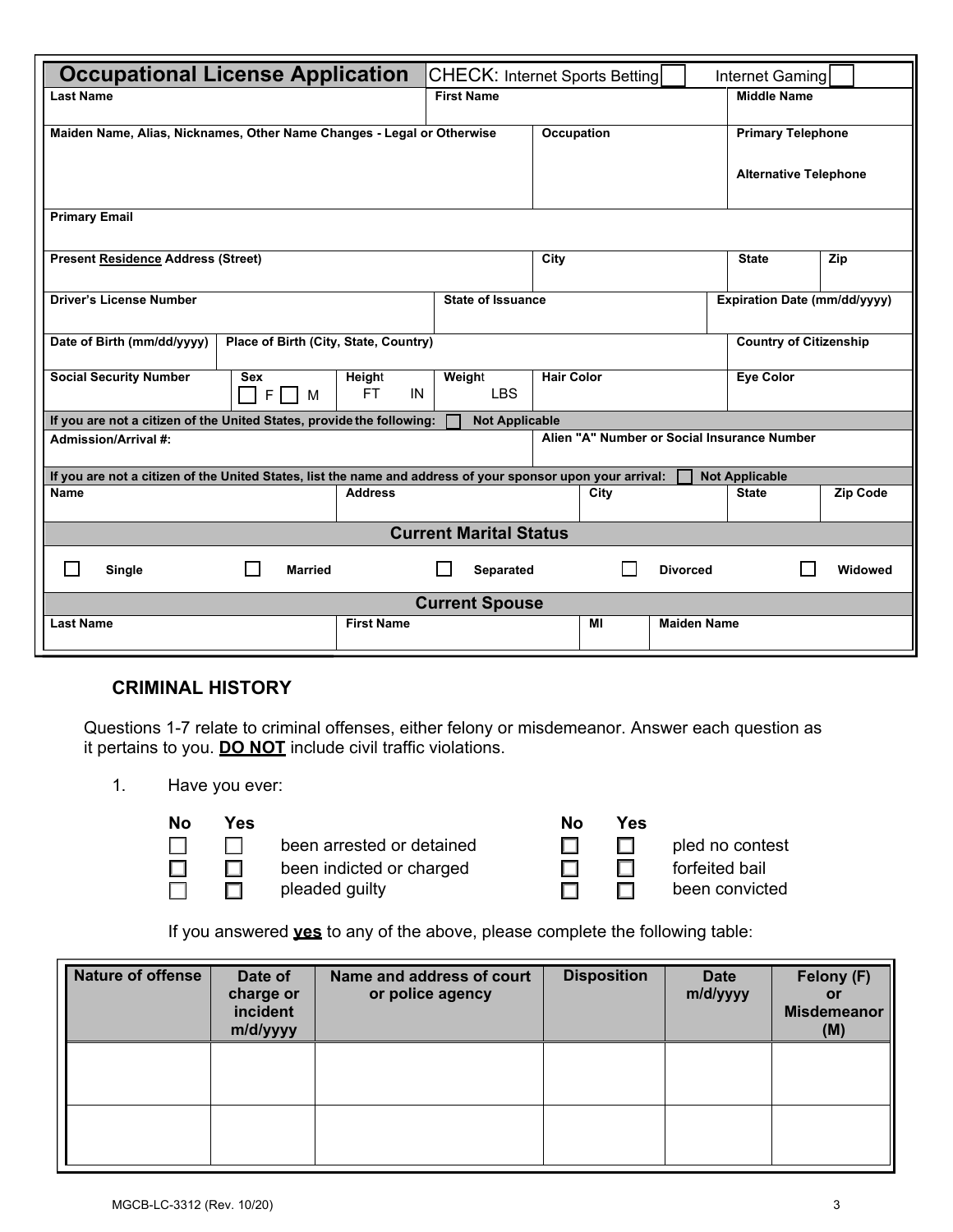- 2. Have you ever been granted immunity? **No Yes**
- 3. Have you ever been named an un-indicted co-conspirator?

**No Yes** 

4. Have you ever been charged with a criminal offense, either felony or misdemeanor, which did not result in a conviction?

| No. | Yes |
|-----|-----|
|-----|-----|

If you answered **yes**, please describe the nature and date of the charge, name and address of government agency or court involved and final disposition. **(Include court or police agency documentation)**

5. Have you ever been placed on a diversionary program to avoid criminal arrest or conviction? **No Yes** 

If you answered **yes**, please describe the circumstances, outcome, and efforts being made to pay back any debt incurred. **(Include court or repayment documentation)**

- 6. Describe any arrests, which did not result in a formal criminal charge. **(Include court or police agency documentation) Not Applicable**
- 7. Describe all criminal convictions that have been expunged or otherwise removed from your criminal record**.** (**Include court or police agency documentation**) **Not Applicable**

Failure to provide information, documents, and materials required by Board in connection with this application within **60 days** of the Board's request, will, without further notice, result in your application being considered as having been voluntarily withdrawn and no further action will be taken in connection with the application.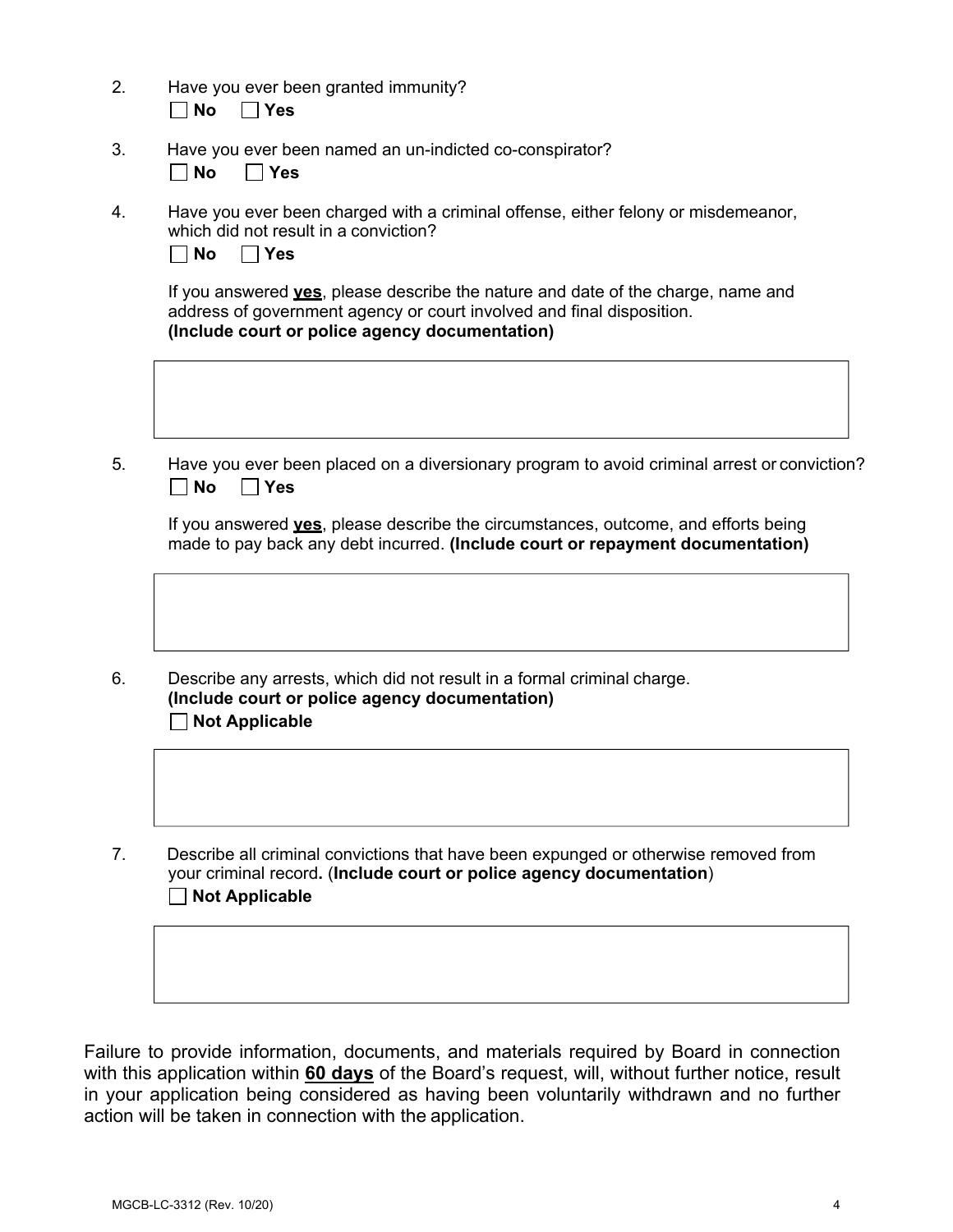- 8. Are you current in filing federal, state and city tax returns? **No Yes**
- 9. Are you delinquent in the payment of any taxes? **No Yes**

If you answered **yes**, please complete the following table and provide supporting documents:

| <b>Taxing agency</b> | <b>Type of tax</b> | <b>Dates involved</b><br>(m/yyyy) | <b>Amount</b> |
|----------------------|--------------------|-----------------------------------|---------------|
|                      |                    |                                   |               |
|                      |                    |                                   |               |

10. Have you ever applied for a license, permit or other authorization to participate in a gambling operation in Michigan or any other jurisdiction?

**No Yes** 

If you answered **yes**, please complete the following table:

| Type of<br>gambling<br>operation | Date of<br>application<br>(m/yyyy) | Licensing agency's name<br>and address | <b>Status of application</b><br>i.e.: granted, pending,<br>denied, revoked | <b>License</b><br>number |
|----------------------------------|------------------------------------|----------------------------------------|----------------------------------------------------------------------------|--------------------------|
|                                  |                                    |                                        |                                                                            |                          |
|                                  |                                    |                                        |                                                                            |                          |

11. Have you filed any type of bankruptcy within the last seven years? **No Yes** 

**If you answered yes to this question, please submit as Exhibit (1) a complete copy of the bankruptcy petition and discharge.**

12. List any immediate family members that have financial, ownership, or employment interest in any business entity with a gaming license. **Not Applicable**

| Name of person and  | <b>Business entity</b> | <b>Type of</b> |                         | <b>Dates involved</b> | <b>Financial</b>             |
|---------------------|------------------------|----------------|-------------------------|-----------------------|------------------------------|
| relationship to you | name/address           | interest       | <b>From</b><br>(m/yyyy) | Т٥<br>(m/yyyy)        | interest /<br>% of ownership |
|                     |                        |                |                         |                       |                              |
|                     |                        |                |                         |                       |                              |
|                     |                        |                |                         |                       |                              |
|                     |                        |                |                         |                       |                              |
|                     |                        |                |                         |                       |                              |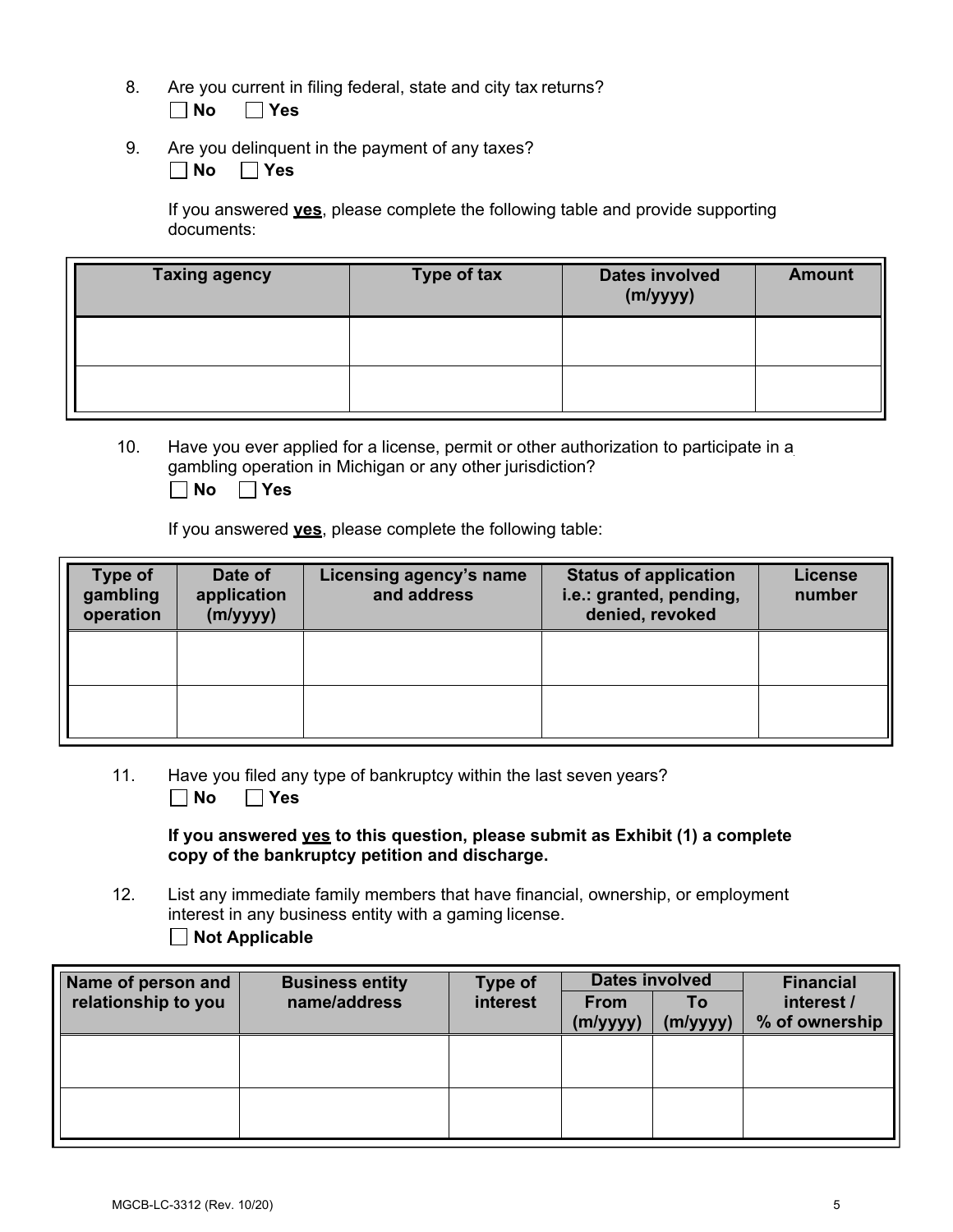## **ATTACHMENT A**

#### APPLICANT'S ACKNOWLEDGEMENT, AGREEMENT, AND CONSENT

I, (Applicant)

acknowledge that the Michigan Gaming Control Board may require supplemental materials in order to carry out its statutory duties. I hereby agree to submit information, documents, and materials as requested by the Board. I further agree to the voluntary withdrawal of my application in the event that I do not provide the information, documents and materials requested by the Board, within **60** days from the date of the Board's request.

acknowledge that issuance of a license is a privilege. I have the responsibility to prove my suitability as to character, reputation, integrity, and responsibility to be licensed. I accept any risk of adverse publicity, public notice, notoriety, embarrassment, criticism, financial loss, or other unfavorable or harmful consequences that may occur in connection with or as a result of information submitted to the Board with the license application or from the Board's request under the act and these rules. I expressly waive any claim for damages as a result thereof.

acknowledge that I am under a continuing duty to promptly disclose to the Board any changes in the information provided in the application and requested materials submitted to the Board. To comply with this requirement, I must submit a letter to the Board stating the changes and reference the specific question(s) within the application to which the changes pertain.

consent to inspections by the Board and its agents of confidential records, including tax records held by any federal, state or local agency or credit bureau or financial institution while applying for or holding a license*.* This consent is also authorization to review and inspect tax records administered under the Revenue Act 122 of 1941 (as amended).

I affirm, under the penalties of perjury, that the information set forth in this document is true and complete, to the best of my knowledge.

|          |         |                 | IN WITNESS WHEREOF, I have executed this instrument at the City of |  |
|----------|---------|-----------------|--------------------------------------------------------------------|--|
| State of | on this | dav of     . 20 |                                                                    |  |

Applicant's Signature

Printed Name

Before me, the undersigned, a Notary Public in and for said County and State, personally appeared and acknowledged the execution of the foregoing instrument as his/her voluntary act and deed.

WITNESS, my hand and Notary Seal, this \_\_ day of \_\_\_\_\_, of 20\_.

Notary Public, (Written Signature)

Notary Public, (Printed Name)

My commission expires: \_\_\_\_\_\_\_\_\_\_\_\_\_\_\_ County of Residence: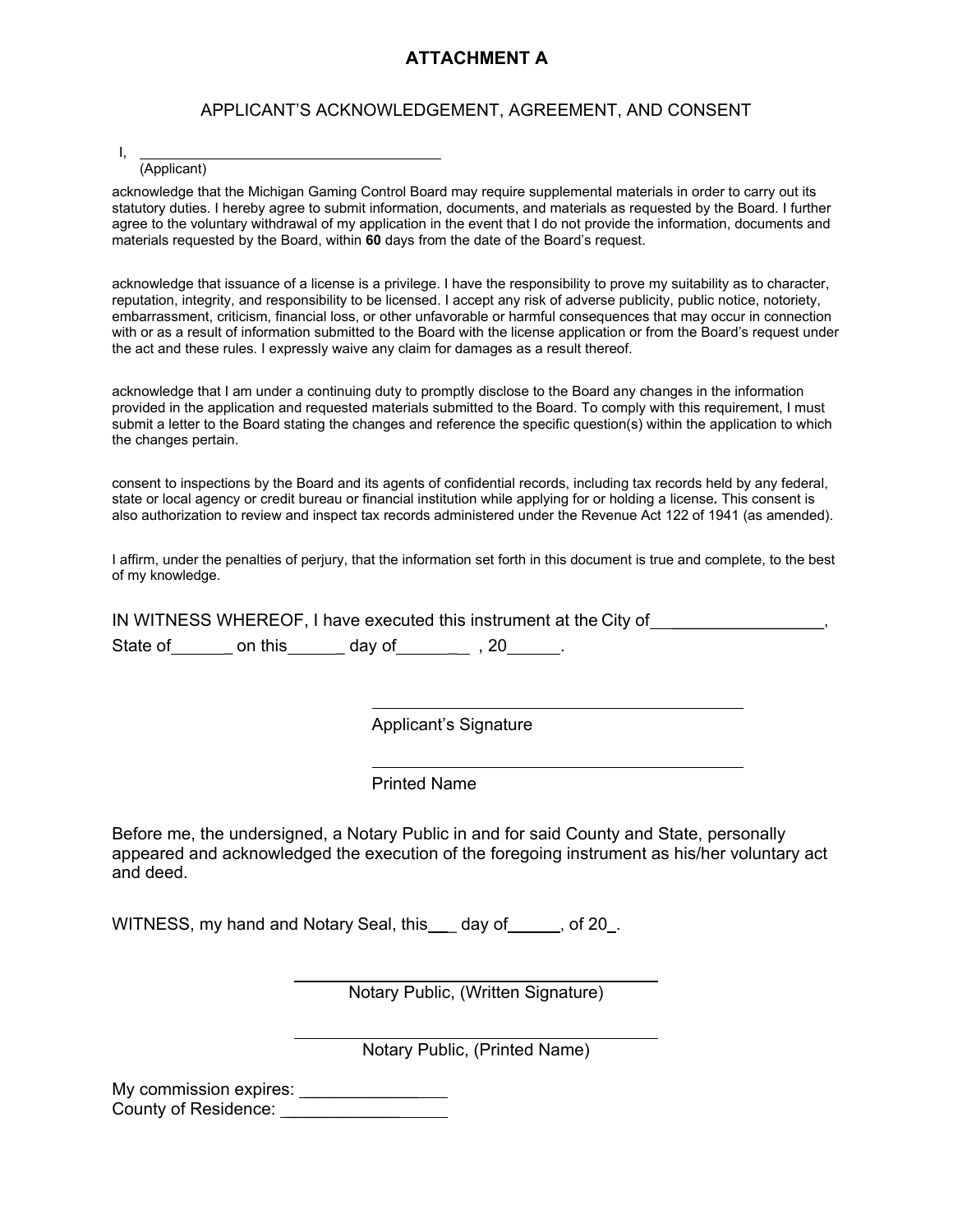## **ATTACHMENT B**

#### **CONSENT TO RELEASE INFORMATION MATERIALS AND DOCUMENTS**

To all Courts, Probation Departments, Selective Service Boards, Employers, Educational Institutions, Banks, Financial and Other such Institutions, and all Governmental Agencies federal, state and local, without exception, both foreign and domestic.

I,

(Applicant)

have authorized the Michigan Gaming Control Board and its employees and agents to conduct a full background investigation into my personal and business activities.

Therefore, I authorize and request that you release any and all information, materials and documents in your possession which have been requested by any employee or agent of the Michigan Gaming Control Board regarding my personal or business activities. I consent to release information, materials, and documents provided that the employee or agent of the Michigan Gaming Control Board properly identifies himself or herself as an agent or employee of the Michigan Gaming Control Board.

This authorization supersedes and countermands any prior authorization and request to the contrary.

A photocopy of this authorization will be considered as effective and valid as the original.

IN WITNESS WHEREOF, I have executed this instrument at the City of **with the City of**  $\frac{1}{2}$ ,

State of on this day of \_ , 20\_\_\_ .

Applicant's Signature

Printed Name

Before me, the undersigned, a Notary Public in and for said County and State, the above individual personally appeared and acknowledged the execution of the foregoing instrument as his/her voluntary act and deed.

WITNESS, my hand and Notary Seal, this  $\frac{1}{100}$  day of  $\frac{1}{100}$  of 20  $\frac{1}{100}$ .

Notary Public, (Written Signature)

Notary Public, (Printed Name)

My commission expires: \_\_\_\_\_\_\_\_\_\_\_\_ County of Residence: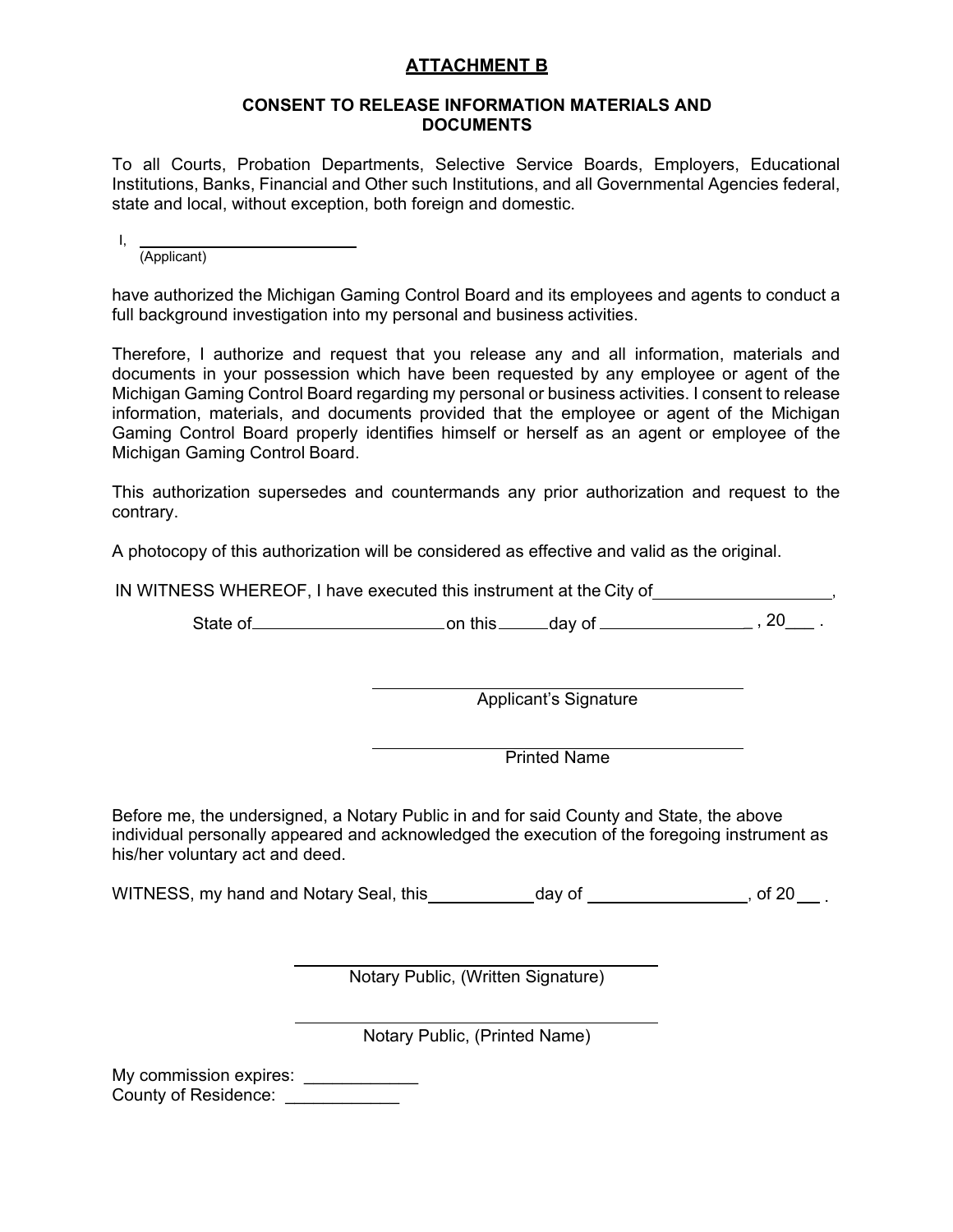## **ATTACHMENT C**

#### **RELEASE OF ALL CLAIMS**

The undersigned has filed with the Michigan Gaming Control Board certain forms and documents relative to a written application request for licensing by the Board. In consideration of the assurance by the Board that no vote on said application will be taken except after it conducts a background investigation of the undersigned the undersigned does for myself, my heirs, executors, administrators, successors and assigns, hereby release, remise, and forever discharge the State of Michigan, Michigan Gaming Control Board, the Department of Attorney General, the Department of State Police and their respective members, agents and employees, from any and all manner of actions causes of action, suits, debts, judgments, executions, claims and demands whatsoever, known or unknown, in law or equity, which the undersigned ever had, now has, may have, or claim to have against any or all of said entities or individuals arising out of or by reason of the processing or investigation of or other action relating to the application.

I, the undersigned, have read this release and understand all its terms. I execute it voluntarily and with full knowledge of its significance.

IN WITNESS WHEREOF, I have executed this instrument at the City of ,

State of on this day of , 20\_\_\_ .

Applicant's Signature

Printed Name Before me, the undersigned, a Notary Public in and for said County and State, the above individual personally appeared and acknowledged the execution of the foregoing instrument as his/her voluntary act and deed.

WITNESS, my hand and Notary Seal, this day of **container the sealer of the sealer of the sealer of 20** ...

Notary Public, (Written Signature)

Notary Public, (Printed Name)

My commission expires:

County of Residence **Example 20** and the country of Residence